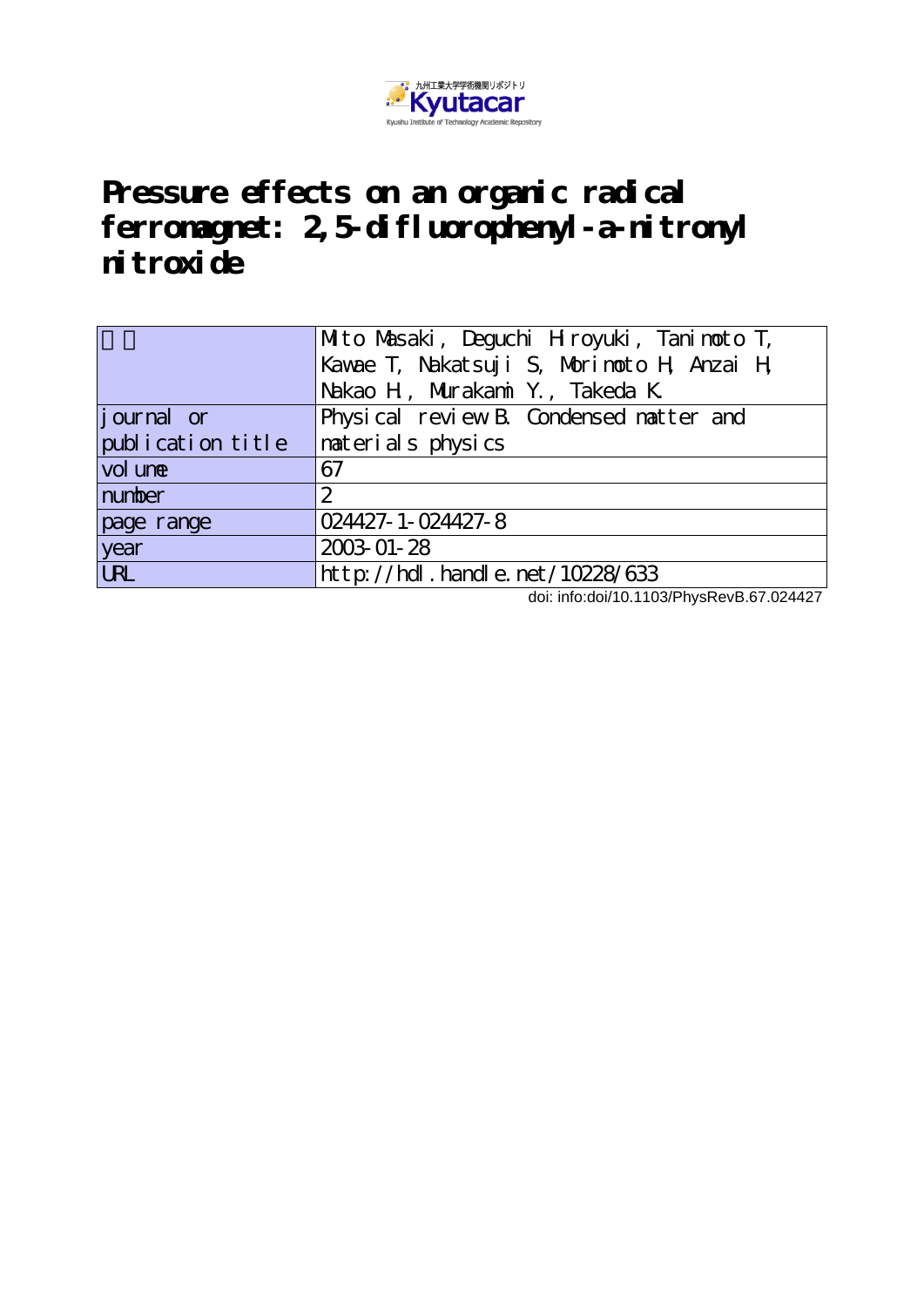# **Pressure effects on an organic radical ferromagnet: 2,5-difluorophenyl-** $\alpha$ **-nitronyl nitroxide**

M. Mito\* and H. Deguchi

*Department of Electronics, Faculty of Engineering, Kyushu Institute of Technology, Kitakyushu 804-8550, Japan*

T. Tanimoto and T. Kawae

*Department of Applied Quantum Physics, Faculty of Engineering, Kyushu University, Fukuoka 812-8581, Japan*

S. Nakatsuji, H. Morimoto, and H. Anzai

*Department of Material Science, Faculty of Science, Himeji Institute of Technology, Hyogo 678-1297, Japan*

H. Nakao and Y. Murakami

*Department of Physics, Faculty of Science, Tohoku University, Sendai 980-8578, Japan*

K. Takeda

*Department of Applied Quantum Physics, Faculty of Engineering, Kyushu University, Fukuoka 812-8581, Japan* (Received 15 July 2002; published 28 January 2003)

Raising a transition temperature  $(T_c)$  in organic radical ferromagnets is a desire for material scientists. We investigated the pressure effects on an organic radical ferromagnet 2,5-difluorophenyl-a-nitronyl nitroxide (2,5-DFPNN), which has a ferromagnetic transition at 0.45 K. The hydrostatic pressure effects were investigated through measurements of ac magnetic susceptibility  $(\chi)$  up to *P*=1.7 GPa, heat capacity (*C<sub>p</sub>*) up to  $P=1.5$  GPa, and powder x-ray diffraction up to  $P=4.7$  GPa. Furthermore, ac magnetic susceptibility under nonhydrostatic pressure was also measured in the pressure region up to 10.0 GPa. As for 2,5-DFPNN, we observed the pressure-induced enhancement of  $T_c$  as  $dT_c/dP = 7.9 \times 10^{-2}$  K/GPa  $T_c(P=1.5 \text{ GPa})$  $= 0.57$  K], while other prototypes, the  $\beta$  phase of *p*-NPNN and *p*-Cl-C<sub>6</sub>H<sub>4</sub>-CH=N-TEMPO show the negative pressure effects. The results for the  $C_p$  and the crystal structural analysis suggest that the magnetic dimension of the short-range order developing above  $T_c$  transforms from one dimension (*a* axis) to two dimensions (ac plane) under high pressure. This increase of the magnetic dimension probably promotes to increase  $T_c$ . The ferromagnetic signal of  $\chi$ , however, decreases with increasing pressure, and finally disappears for  $P \ge 5.0$  GPa. The decrease seems to originate from the decrease of the ferromagnetic interaction along the *b* axis. Similar instability of organic ferromagnetic long range order against pressure has been observed for the  $\beta$  phase of *p*-NPNN and *p*-Cl-C<sub>6</sub>H<sub>4</sub>-CH=N-TEMPO.

DOI: 10.1103/PhysRevB.67.024427 PACS number(s): 75.50.Xx, 62.50.+p, 75.40.Cx

# **I. INTRODUCTION**

Organic radical crystals consisting of only light elements such as H, C, N, O, etc., favor columnar molecular stacking reflecting the planar molecular structure, and often show low-dimensional magnetic properties. The magnetic origin on them is an unpaired electron, and the intermolecular interaction depends on the overlaps of molecular orbitals (MO's). The most amount of spin density concentrates on a part of the molecule around which a single occupied molecular orbital (SOMO) spreads. The residual spin density is distributed over the whole molecule via anti-SOMO's such as a highest occupied MO (HOMO) and/or a lowest unoccupied MO (LUMO). The symmetric molecular stacking allows large SOMO-SOMO overlap, which brings about antiferromagnetic intermolecular interaction. On the other hand, the antisymmetric one encourages the overlaps between SOMO and anti-SOMO rather than SOMO-SOMO overlap. The overlaps between SOMO and anti-SOMO induce ferromagnetic intermolecular interaction. Generally, in organic radical crystals, the antiferromagnetic intermolecular correlation is

often realized, due to the symmetric molecular stacking. On the other hand, the disappearance of the orbital angular momentum realizes the isotropic spin system there, and their magnetism has actively been studied from interests in both fields of materials science and quantum spin system.<sup>1</sup>

In organic radical crystals, an appearance of the ferromagnetic long-range order (LRO) is a very rare case, since it is very difficult to realize the antisymmetric molecular stacking along every crystal axis. In 1991, a ferromagnetic LRO was found in the  $\beta$  phase of *p*-nitrophenyl nitronyl nitroxide  $(C_{13}H_{16}N_3O_4$ , abbreviated as the  $\beta$  phase of *p*-NPNN).<sup>2</sup> For a decade, some syntheses of organic radical ferromagnets have succeeded. $3-6$  However, their mechanism has not been completely understood. Furthermore, the significant quantum effects due to low dimensionality and the isotropic spin symmetry suppress the LRO into very low temperatures, together with strict condition of the molecular stacking for them. The real transition temperatures of the ferromagnetic LRO  $(T_c$ 's) have not reached even 1.0 K, except for 1.48 K of  $N$ , $N'$ -dioxy-1,3,5,7-tetramethyl-2,6-diazaadamantane (abbreviated as dupeyredioxyl).<sup>3</sup> It has been a desire for mate-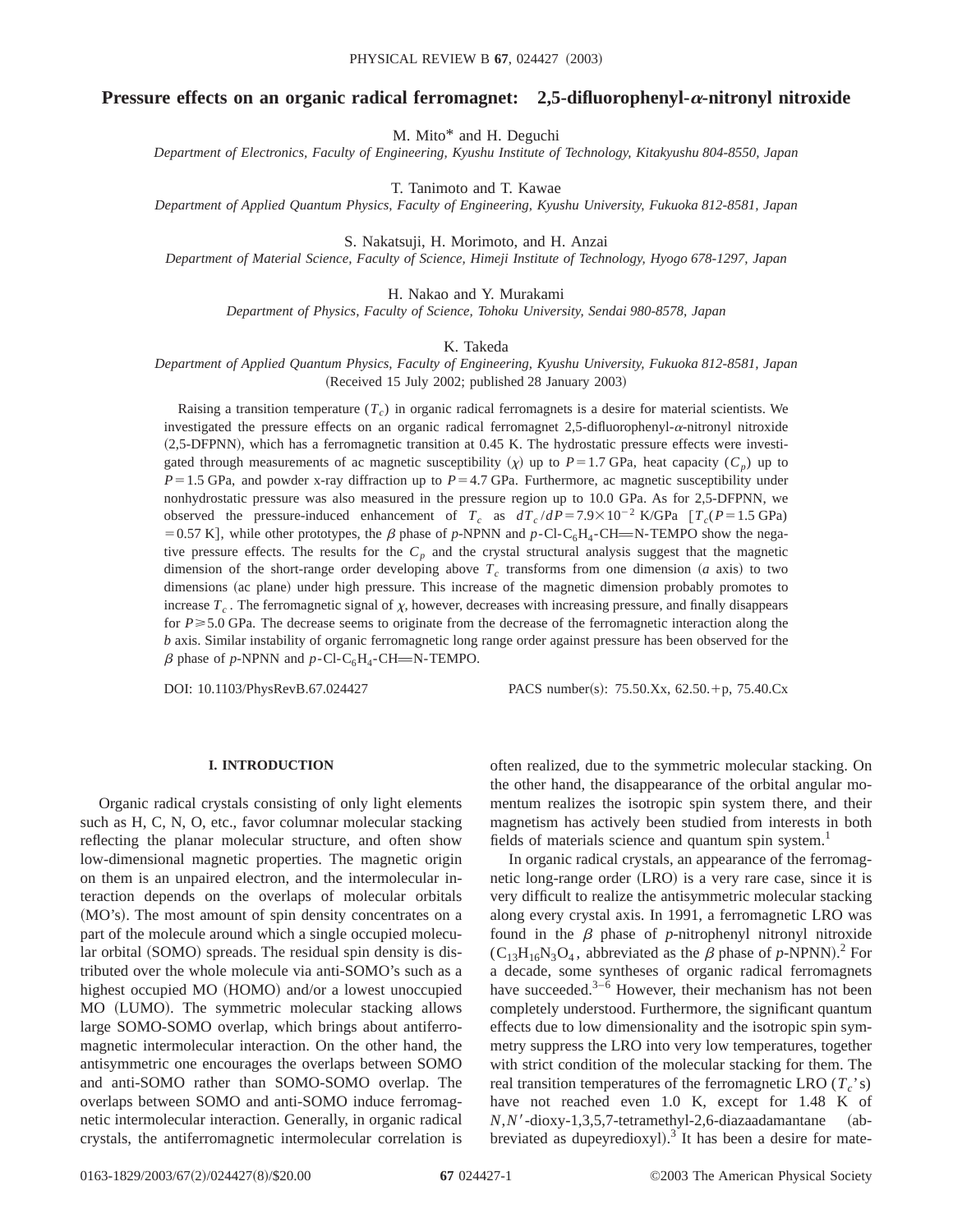

FIG. 1. Pressure dependence of transition temperature  $(T_c)$  in two typical organic radical ferromagnets, the  $\beta$  phase of *p*-NPNN  $[T_c(P=0) = 0.61 \text{ K}]$  (Refs. 7–9) and *p*-Cl-C<sub>6</sub>H<sub>4</sub>-CH=N-TEMPO  $[T_c(P=0)=0.28 \text{ K}]$  (Ref. 10). The solid and dotted lines stand for the ferromagnetic (FM) and antiferromagnetic (AFM) regions, respectively.

rial scientists to raise the  $T_c$  (up to a liquid-nitrogen temperature), and a variety of research has still been tried.

As for the study on the interaction mechanism of organic radical ferromagnets, there are mainly two approaches:  $(1)$ systematical synthesis of many promising derivatives and  $(2)$ continuous observation of magnetic properties of a certain prototype derivative under pressure. In the former chemical approach, the magnetostructural correlation has been investigated for various series of derivatives. However, this approach is not adequate to pursuing the crucial knowledge for the magnetic interaction systematically, since the crystal structure drastically changes by a small substitution. On the other hand, the latter physical approach enables to control the structure and the magnetic properties systematically, changing the overlaps of MO's continuously.<sup> $7-10$ </sup> We have investigated the pressure effects on two prototypes, the  $\beta$  phase of *p*-NPNN  $[T_c(P=0) = 0.61 \text{ K}]$ ,<sup>7-9</sup> and 4-~*p*-chlorobenzylideneamino!-2,2,6,6-tetramethylpiperidin-1 yloxyl  $[C_{16}H_{22}CIN_{20}$ , *p*-Cl-C<sub>6</sub>H<sub>4</sub>-CH=N-TEMPO, *T<sub>c</sub>* (*P*  $(50) = 0.28$  K],<sup>10</sup> and observed the pressure dependences of  $T_c$  as shown in Fig. 1. In the above two compounds, there are the following three common characteristics under pressure:  $(1)$  the ferromagnetic LRO transforms into the antiferromagnetic one at around  $P=0.7$  GPa (see Fig. 1), (2) the  $T_c$  under pressure does not exceed the initial value (see Fig. 1), and  $(3)$ the dimension of the short-range order (SRO) developing above  $T_c$  decreases by applying pressure [the  $\beta$  phase of *p*-NPNN, three dimensions (3D) $\rightarrow$ two dimensions (2D),  $p$ -Cl-C<sub>6</sub>H<sub>4</sub>-CH=N-TEMPO: 2D→1D]. These pressure effects have been explained by considering the pressureinduced rotations of nitrophenyl moiety (in the case of the  $\beta$ phase of  $p$ -NPNN)<sup>11</sup> and methyl moiety (in the case of  $p$ -Cl-C<sub>6</sub>H<sub>4</sub>-CH=N-TEMPO),<sup>10</sup> respectively. These results suggest that the pressure can bring about the intramolecular deformation as well as the intermolecular shrinkage.



FIG. 2. (a) Molecular structure of 2, 5-DFPNN. (b) The schematic molecular stacking in the unit cell. The unit cell consists of two rotational isomers  $(A \text{ and } B)$ , which are stacked as -*A*-*A*-*B*-*B*-*A*-*A*- along the *a* axis.

Our question is whether the above three pressure-induced phenomena are common characteristics of organic radical ferromagnets or not. In this paper, we report the pressure effects on a typical organic radical ferromagnet, 2,5 difluorophenyl- $\alpha$ -nitronyl nitroxide (C<sub>13</sub>H<sub>15</sub>N<sub>2</sub>O<sub>2</sub>F<sub>2</sub>, abbreviated as 2,5-DFPNN), whose  $T_c$  at ambient pressure is 0.45  $K<sup>6</sup>$ 

In Sec. II, explanations about the sample and experimental apparatus will be mentioned. In Sec. III, the experimental results under hydrostatic pressure, such as the thermal and magnetic measurements up to  $P=1.7$  GPa using a clamp cell of piston cylinder type and structural analysis experiments up to  $P=4.7$  GPa using a diamond anvil cell (DAC), will be shown and analyzed. In Sec. IV, the magnetic measurements under nonhydrostatic pressure up to  $P = 10.0$  GPa using a DAC will be shown. In Sec. V, a model to explain the pressure effects on 2,5-DFPNN will be discussed, and finally a way to increase  $T_c$  effectively will be proposed.

# **II. EXPERIMENT**

### **A. Sample**

The preparation of 2,5-difluorophenyl- $\alpha$ -nitronyl nitroxide  $(2,5-DFPNN)$  has been described in Ref. 6. Figure 2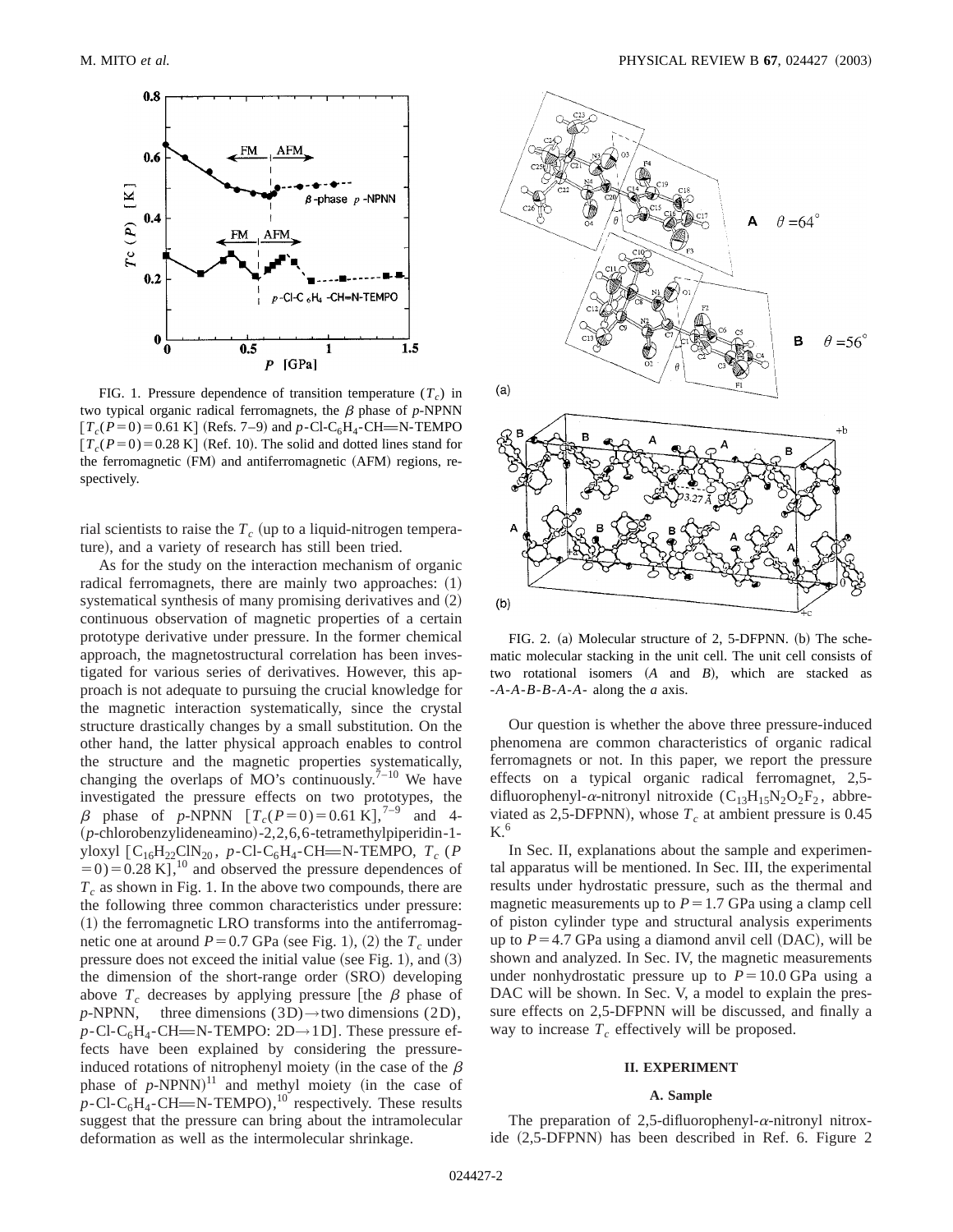shows the molecular structure (a) and an overview of the molecular stacking in the unit cell (b). Most amount of spin density concentrates on two NO moieties of five-membered ring, around which SOMO spreads. The crystal structure belongs to orthorhombic with the space group Pbca, and the lattice parameters are  $a = 30.199(9)$  Å,  $b = 15.604(6)$  Å, and  $c=11.096(6)$  Å.<sup>6</sup> The unit cell of 2,5-DFPNN consists of two rotational isomers as follows: one with dihedral angle between the plane of phenyl ring and the mean plane of five-membered ring to be  $64^{\circ}$  (rotamer *A*) and the other to be  $56^{\circ}$  (rotamer *B*). These rotational isomers form a columnar structure along the *a* and *b* axes and, along the *a* axis, they are located in an alternated stack such as -*A*-*A*-*B*-*B*-*A*-*A*-. Along the *c* axis, the zig-zag columns with perpendicular orientation of each molecular axis are formed. The antisymmetrical molecular stacking along every crystal axis brings about a possible magnetic interaction for the ferromagnetic LRO. The structural analysis shows that a ferromagnetic interaction along the *a* axis is predominant due to a short contact between fluorine  $(F)$  atom and nitrogen  $(N)$  atom of radical center. The experimental results for the heat capacity and magnetic susceptibility at ambient pressure indicate that a ferromagnetic transition occurs at 0.45 K, above which onedimensional SRO with the intrachain interaction  $J/k_B$  $=0.70$  K develops.<sup>6</sup>

#### **B. High pressure experiment using clamp cell**

By means of a clamp cell of piston cylinder type, the heat capacity and ac magnetic susceptibility for the polycrystalline sample of 2,5-DFPNN were measured under hydrostatic pressure up to 1.74 GPa. The clamp cell made of Cu-Be with the inner and outer diameters 4–12 mm was set in the  ${}^{3}$ He- ${}^{4}$ He dilution refrigerator. As for a pressure-transmitting medium to produce hydrostatic pressure, an Apiezon-*J* grease with proper viscosity and good thermal conductivity was used.<sup>12</sup> A Teflon cell to hold the sample  $(91.7 \text{ mg})$  and Apiezon-*J* grease (36.4 mg) was inserted into a sample space in the clamp cell, in order to seal pressure effectively. Prior to this experiment, we have investigated a relation between load at room temperature and the actual pressure at liquid-<sup>4</sup>He temperature by measuring pressure dependence of superconducting transition temperature of Al.<sup>13</sup> The experimental accuracy of estimating pressure is about 0.02 GPa.

The heat capacity was measured with adiabatic heat-pulse method. To extract the magnetic heat capacity  $(C_p)$  of 2,5-DFPNN from the observed heat capacity, the pressure effects on heat capacities of the Apiezon-*J* grease,<sup>12</sup> the lattice contribution of 2,5-DFPNN, and the Teflon cell have been considered. The lattice contribution, for example, was estimated so that total magnetic entropy for  $S = \frac{1}{2} \left[ N k_B \ln(2S+1) \right]$  $=Nk_B \ln 2$  was preserved in the high-temperature limit. Generally, it decreases with increasing pressure, due to the increase of Debye temperature.

The in-phase ( $\chi'$ ) and out-phase components ( $\chi''$ ) of the ac magnetic susceptibility were measured using an ac resistance bridge (Linear Research Inc., model LR-700) in the temperature region from 0.25 to 5.0 K. In the ac bridge, the frequency of the ac current was fixed to be 15.9 Hz, and the measurement was performed under ac magnetic field of 0.1 Oe peak-to-peak. For some pressures, the external magnetic field  $(H)$  dependences of  $\chi'$  up to 250 Oe were measured at the lowest temperature for each measurement, and the magnetization  $(M)$  curve was obtained by integrating  $\chi'$  against *H*.

### **C. High pressure experiment using a DAC**

The powder structural analysis experiments up to *P*  $=$  4.7 GPa and the measurements of ac magnetic susceptibility up to  $P = 10.0$  GPa were performed, using a DAC. The tip diameter of diamond anvils used in each experiment was 0.6 and 1.0 mm, respectively. The gaskets were made of nonmagnetic hardened Cu-Be. In the sample space made by drilling the gasket, powdered sample of 2,5-DFPNN and two pieces of ruby were set with a liquid pressure-transmitting medium, fluorine oil. The pressure was estimated from the shift of the  $R_1$  line of ruby fluorescence at room temperature.<sup>14</sup> The experimental accuracy of estimating pressure is about 0.2 GPa.

For the crystal structure analysis under pressure up to 4.7 GPa, the powder diffraction pattern was measured in the range  $2\theta \leq 45^{\circ}$  at room temperature, using the MPD system with a two-dimensional cylindrical imaging plate detector on BL-1B at the photon factory (PF), Institute of Material Structure Science, High Energy Accelerator Research Organization (KEK).<sup>15</sup> The x-ray wavelength was 0.6905(4) Å calibrated with a  $CeO<sub>2</sub>$  powder diffraction pattern. The lattice constants were estimated by using a program for the pattern fitting (MAC science). The  $R_{wn}$  factor at  $P=0$ , 0.4, 1.9, and 4.7 GPa was 11.0, 13.7, 8.0, and 4.0 %, respectively.

In the measurement of ac magnetic susceptibility, a primary coil  $(10$  turns of Cu wire with diameter 0.05 mm) with the 6 mm inner diameter and secondary one  $(20 \text{ turns})$  with the 10 mm inner diameter were placed around diamond anvils. In the sample space, however, the pressure transmitting medium enough to realize the hydrostatic pressure could not be held, because the sample was full stuffed there to observe the signal as much as possible. The applied pressure might be not hydrostatic but slightly uniaxial-like. The magnetic signal of the sample of about 0.2 mg was measured within accuracy of  $10^{-7}$  emu under the ac magnetic field applied of 0.2 Oe peak-to-peak and 15.9 Hz, using the ac resistance bridge mentioned in the above subsection. In order to decrease the noise in the measurements, there was no GPIB connection between the ac bridge and a computer. As for the out-phase susceptibility, we could not detect it due to the noise comparable to the signal of the sample. We set a plastic plate at a part for transmitting the load in DAC, in order to lessen the change of pressure due to the thermal shrinkage. Prior to the measurements of 2,5-DFPNN, we have checked that there was not large change of pressure between room temperature and liquid-<sup>4</sup>He temperature by investigating the pressure effects on the superconducting transition temperature of Pb.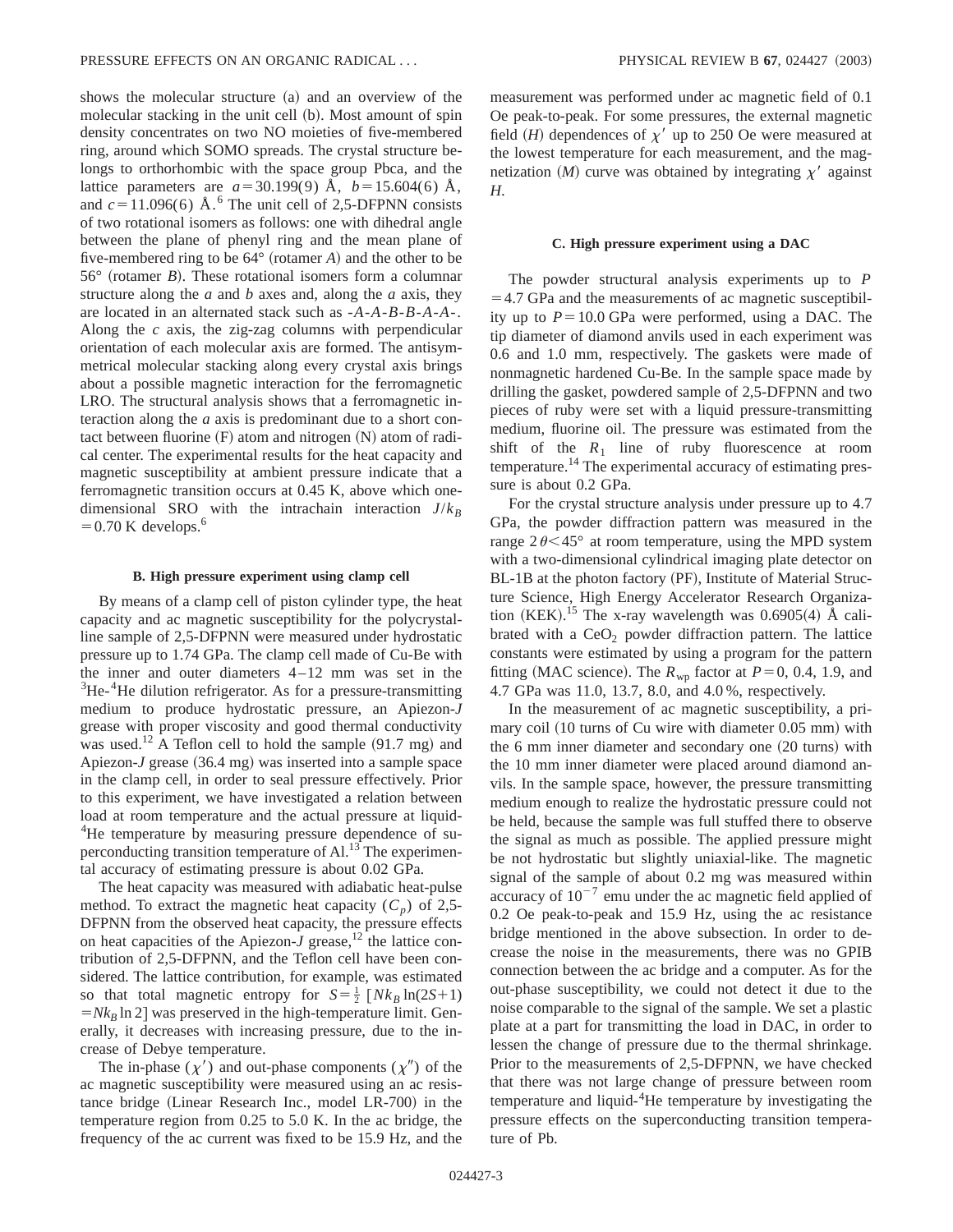

FIG. 3. Pressure dependence of the magnetic heat capacity  $(C_p)$ and the magnetic entropy of 2,5-DFPNN in the hydrostatic pressure region up to 1.52 GPa. The dotted and solid curves express the theoretical curves of  $S = \frac{1}{2}$  one-dimensional Heisenberg ferromagnetic system (Ref. 16) with intrachain interaction  $J/k_B$ =0.70 K and  $S = \frac{1}{2}$  two-dimensional (square-lattice) one (Refs. 18, and 19) with intraplane interaction  $J_{2D}/k_B$ =0.70 K, respectively. The dotted line in the inset represents the total magnetic entropy  $Nk_B$  ln(2*S*+1) for  $S=\frac{1}{2}$ .

# **III. EXPERIMENTAL RESULTS UNDER HYDROSTATIC PRESSURE**

## **A. Thermal measurement**

Figure 3 shows pressure dependences of the magnetic heat capacity  $(C_p)$  and magnetic entropy of 2,5-DFPNN in the temperature region below 2.0 K. As for the result of  $C_p$ at ambient pressure, there is a sharp anomaly due to the ferromagnetic LRO at around  $T=0.42$  K. This anomaly is not perfectly three-dimensional, and accompanies a plateau characteristic of  $S = \frac{1}{2}$  1D Heisenberg ferromagnetic system. In this system, the magnitude of  $C_p$  in the plateau does not depend on the intrachain interaction (*J*), but its position shifts toward high temperatures with increasing *J*. At ambient pressure, the temperature dependence of  $C_p$  for  $T$  $>1.0$  K can be reproduced by a theoretical curve of the above 1D system<sup>16</sup> with  $J/k_B$ =0.70 K. This analytic result is consistent with the previous report by Nakatsuji *et al.*<sup>6</sup> Given the crystal structure of 2,5-DFPNN, the one-dimensional SRO seems to develop along the *a* axis. From Oguchi's theory,<sup>17</sup> the order of interchain interaction  $(J')$  has been estimated to be  $J'/J \approx \frac{1}{5}$ , using a relation of  $k_B T_c/J$  $\approx 0.45/0.70$ .<sup>6</sup>

Applying pressure makes the anomaly of  $C_p$  shift toward high temperatures. The pressure dependence of  $T_c$  estimated from the peak position of  $C_p$  is plotted in Fig. 4. The  $T_c$  is enhanced up to 0.57 K at  $P=1.52$  GPa. The quantitative analysis of  $C_p$  for  $T>T_c$  suggests that the magnetic dimension of SRO changes from 1D to 2D by pressure. For *P*  $\geq 1.20$  GPa, the decay of  $C_p$  above  $T_c$  is reproduced by the result of Monte Carlo simulation for  $S = \frac{1}{2}$  2D (square lattice) Heisenberg ferromagnetic system with the intraplane interaction  $J_{2D}/k_B$ =0.70 K.<sup>18,19</sup> This result suggests that a 2D intermolecular correlation is strengthened under pressure. The



FIG. 4. Pressure dependence of the ferromagnetic transition temperature  $(T_c)$  of 2,5-DFPNN estimated from the heat capacity  $C_p$  ( $\bullet$ ) and the in-phase ac susceptibility  $\chi'$  measurements ( $\circ$ ). The dotted line expresses  $T_c(P) = 7.9 \times 10^{-2} P + 4.5 \times 10^{-1}$ .

detailed intermolecular network for  $P \ge 1.20$  GPa will be discussed in the Sec. III C, based on the crystal structural data under pressure. Similar crossover of the dimension of SRO has been observed in the  $\beta$  phase of *p*-NPNN (3D $\rightarrow$ 2D) (Ref. 7) and  $p$ -Cl-C<sub>6</sub>H<sub>4</sub>-CH=N-TEMPO (2D $\rightarrow$ 1D).<sup>10</sup> In the above two compounds, the dimension of SRO decreases by pressure, and the  $T_c$  values initially decrease with increasing pressure as shown in Fig. 1. The relationship between the pressure effects on  $T_c$  and the change of the dimension of SRO will be discussed in Sec. V.

## **B. Magnetic measurement**

Figure 5 shows pressure dependences of  $\chi'$  and  $\chi''$  of 2,5-DFPNN in the pressure region up to 1.74 GPa. At ambient pressure, the rapid increases of  $\chi'$  and  $\chi''$  are detected below 0.5 K, and these results are consistent with the report of Nakatsuji *et al.*<sup>6</sup> In a series of measurement under pressure, the temperature, at which  $d\chi'/dT$  has the largest value, is consistent with the  $T_c$  estimated in the measurements of  $C_p$  and, hereafter, it will be evaluated as  $T_c$  in  $\chi'$ . The  $T_c$  for  $\chi'$  at ambient pressure is estimated to be 0.45  $\pm$  0.01 K. The temperature dependence of  $\chi'$  below  $T_c$  is different from that of  $\chi''$ , which tends to diverge below 0.3 K. There is, however, no anomaly of  $C_p$  below 0.3 K as shown in the above subsection, and we have not yet understood the origin of its divergence of  $\chi''$ . Applying pressure makes the ferromagnetic signals of  $\chi'$  and  $\chi''$  shift toward high temperatures, and the  $T_c$  is enhanced with increasing pressure. On the other hand, the magnitudes of  $\chi'$  and  $\chi''$  tend to be suppressed by pressure.

Figure 4 shows the pressure dependence of  $T_c$  estimated from the results of  $\chi'$ , together with that from  $C_p$ . The  $T_c$ increases linearly against pressure with the slope of  $dT_c/dP = +7.9 \times 10^{-2}$  K/GPa (see the dotted line of Fig. 4). This pressure-induced enhancement of  $T_c$  has been never seen in the  $\beta$  phase of *p*-NPNN (Refs. 7–9) and  $p$ -Cl-C<sub>6</sub>H<sub>4</sub>-CH=N-TEMPO.<sup>10</sup>

Figure 6 shows the pressure dependence of the magnetization  $(M)$  of 2,5-DFPNN in the magnetic field  $(H)$  region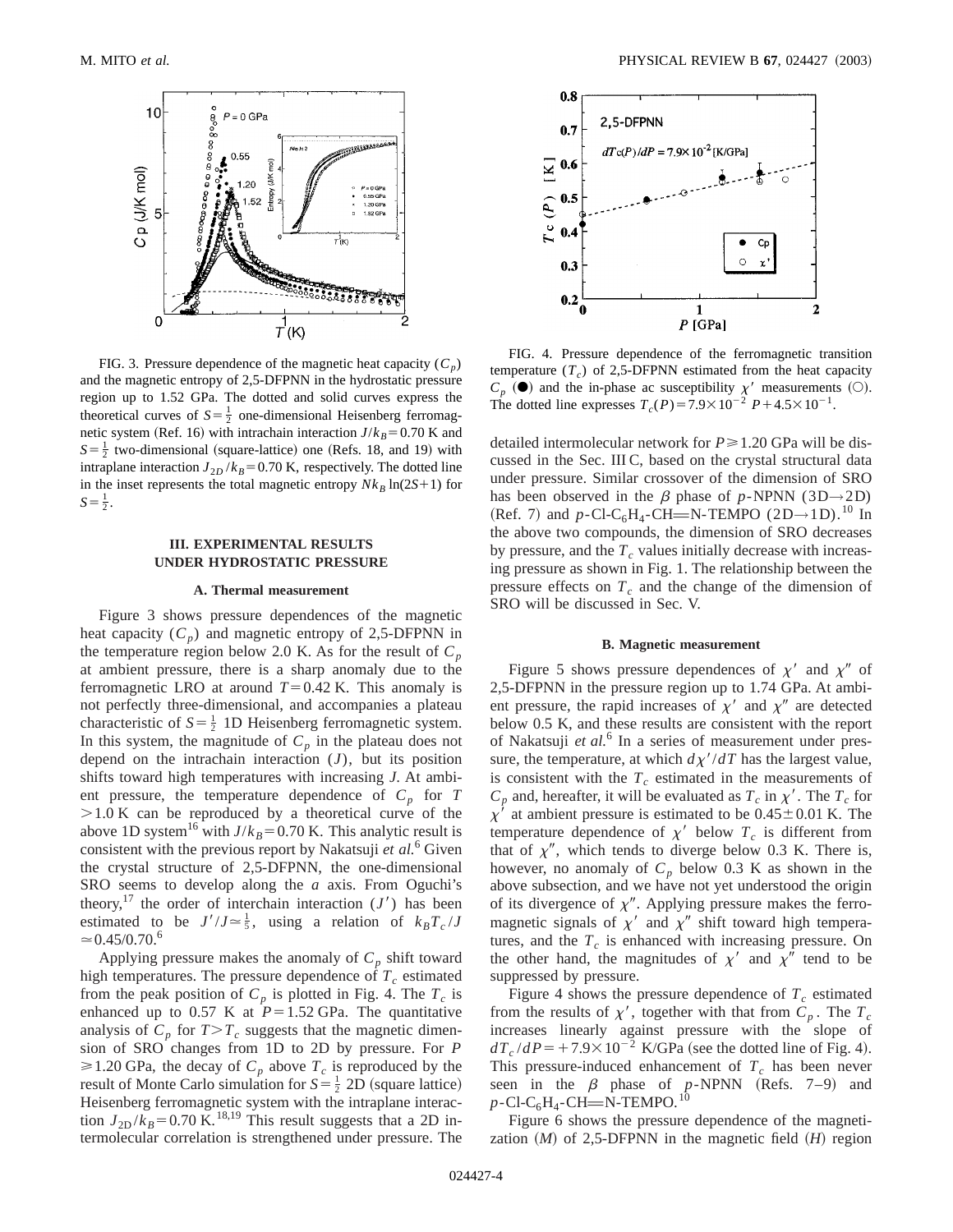

FIG. 5. Pressure dependences of in-phase component  $\chi'$  (a) and out-of-phase one  $\chi''$  (b) of ac magnetic susceptibility for 2,5-DFPNN under hydrostatic pressure up to  $P=1.74$  GPa. The transition temperature  $(T_c)$  to the ferromagnetic long-range order at each pressure is shown by dotted line, and it shifts toward high temperatures with increasing pressure.

below 250 Oe at a temperature below  $T_c$ . In the considered pressure region, a ferromagnetic *M*-*H* curve is observed, whereas a spin-flop transition characteristic of antiferromagnetic transition is not detected. This result indicates that the ferromagnetic LRO of 2,5-DFPNN survives in a pressure region wider than those of the  $\beta$  phase of *p*-NPNN (Refs. 8, and 9) and  $p$ -Cl-C<sub>6</sub>H<sub>4</sub>-CH=N-TEMPO,<sup>10</sup> whose LRO's transform from ferromagnetic to antiferromagnetic at around  $P=0.7$  GPa. However, the magnetic moment of 2,5-DFPNN at each magnetic field decreases with increasing pressure, and these pressure effects will be discussed in Sec. V.

As for  $\chi$  and  $M$  under pressure, we notice the following phenomena:  $(1)$  a pressure-induced enhancement of  $T_c$  and  $(2)$  a pressure-induced suppression of magnetic moment. The question is how these two contradictory phenomena appear together. Thus, the structural analysis experiments were performed in the pressure region up to 4.7 GPa to discuss the changes of the molecular stacking under pressure.

# **C. Structural analysis**

Powdered x-ray diffraction experiments of 2,5-DFPNN have been performed at room temperature in the pressure region up to 4.7 GPa. As the pressure increases, a series of diffraction pattern shifts toward high angles without changing their shape. This implies that the original crystal symmetry is preserved in the considered pressure region.



FIG. 6. Pressure dependence of the magnetization  $(M)$  curve of 2,5-DFPNN up to magnetic field (*H*) 250 Oe in the hydrostatic pressure region below  $P=1.74$  GPa. Each measurement was performed at the lowest temperature in each measurement, which was sufficiently below each  $T_c$ .

Figure 7 shows the pressure dependences of the lattice constants  $(a, b, \text{ and } c)$  and of the volume of the unit cell  $(V)$ , which have been estimated using a program for the pattern fitting. The result indicates that the compressibility of this compound is anisotropic, and the shrinkage along the *c* axis is larger than along the two other axes, especially in the low pressure region below 1 GPa. At ambient pressure, the molecular stacking along every crystal axis are antisymmetric, and they are suitable to the realization of the ferromagnetic LRO. Taking the molecular stacking at ambient pressure into consideration, the intermolecular interaction along the *a* axis is expected to be the largest at ambient pressure, and actually the one-dimensional characteristics has been observed in  $C_p$ for  $T>T_c$ . The remarkable shrinkage along the *c* axis under pressure suggests that ferromagnetic correlations might expand from 1D (along the  $a$  axis) to 2D (on the ac plane) with increasing pressures. This scenario can explain the increase



FIG. 7. Pressure dependences of the lattice constants  $(a, b, a$ nd *c*! and the volume of unit cell (*V*) of 2,5-DFPNN. The solid curves are the guides for the eye.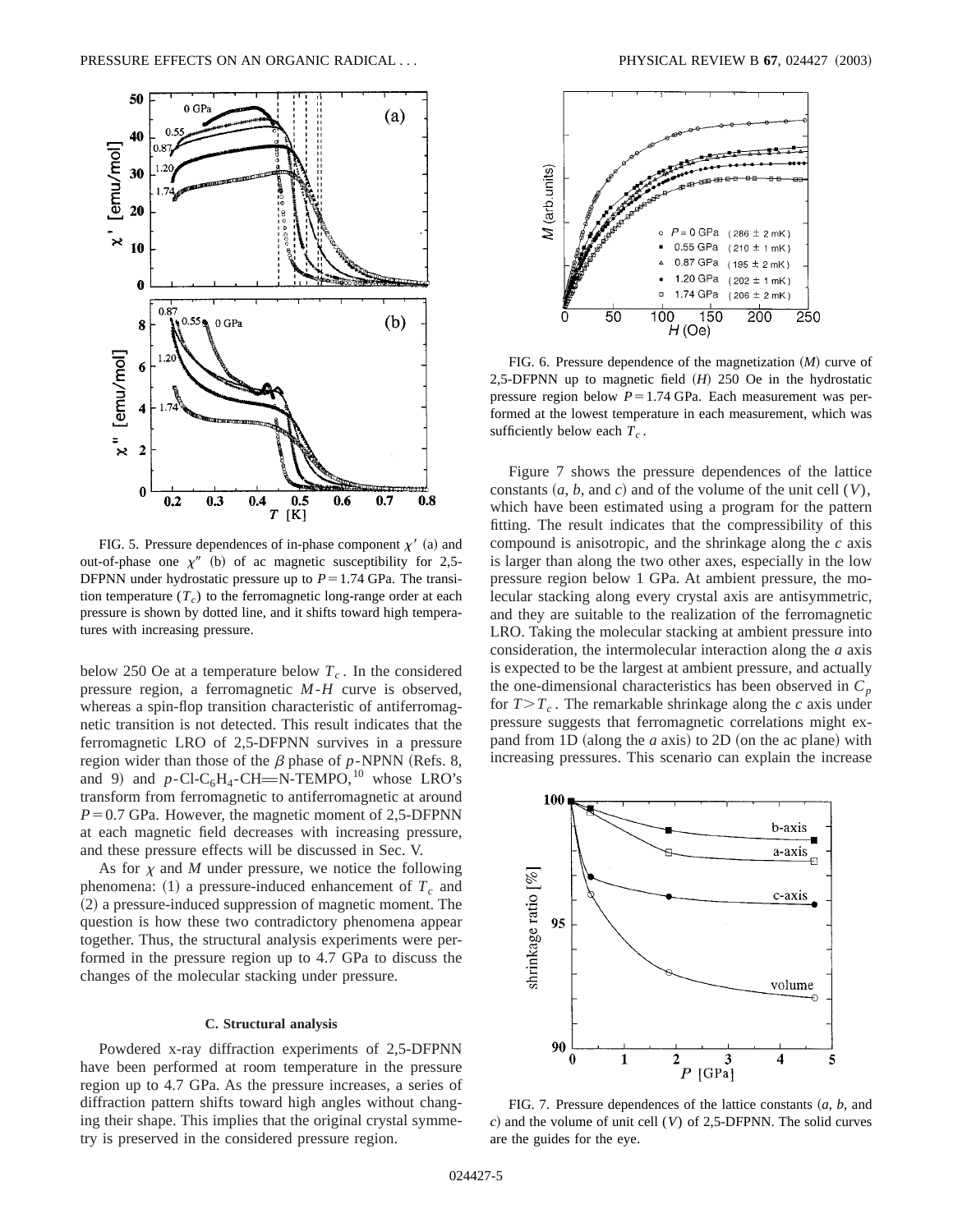

FIG. 8. Pressure dependence of in-phase ac magnetic susceptibility  $(\chi')$  of 2,5-DFPNN under nonhydrostatic pressure: (a) for  $P \le 3.9$  GPa, and (b) for  $P=0$ , 5.0, 6.0, and 10.0 GPa. The dotted line in (a) shows the imaginary  $T_c$  at  $P=1.1$  GPa. The dotted curve in (b) expresses the Curie's law for  $S = \frac{1}{2}$ .

of the dimension of SRO seen in  $C_p$ . The shrinkage of *V* is 7.9% at  $P=4.7$  GPa, and that at  $P=1$  GPa is probably 5–6 %. The compressibility of 2,5-DFPNN is smaller than that of the  $\beta$  phase of *p*-NPNN,<sup>8,9</sup> and it suggests that 2,5-DFPNN is stronger against pressure than the  $\beta$  phase of *p*-NPNN.8,9 How structural changes can induce the change of magnetism observed in this section will be discussed in detail in Sec. V.

# **IV. MAGNETIC MEASUREMENT UNDER NONHYDROSTATIC PRESSURE**

In order to investigate whether the  $T_c$  goes on increasing by pressure for  $P > 2$  GPa or not,  $\chi'$  was measured in the pressure region up to 10.0 GPa using DAC. Figure 8 shows the pressure dependence of  $\chi'$  for 2,5-DFPNN up to 10.0 GPa  $(a)$   $P \le 3.9$  GPa,  $(b)$   $P=0, 5.0, 6.0,$  and 10.0 GPa. In the pressure region of  $P \le 3.9$  GPa, the ferromagnetic behavior is detected, and the ferromagnetic signal shifts toward high temperatures by pressure, decreasing its magnitude. Similar behavior has been also seen under hydrostatic pressure up to  $1.74$  GPa (see Fig. 5), but the magnitude of the shift is larger than that under hydrostatic pressure. In this experiment, there is a problem of the nonhydrostatic pressure, and therefore we cannot evaluate  $T_c$  quantitatively. However, if  $T_c$  is decided as Fig. 5, the  $T_c$  value for *P*  $=1.1$  and 3.4 GPa exceeds 0.6 and 0.8 K, respectively. As for the susceptibility at  $P=3.9$  GPa, there is the cusp at around 0.7 K, below which it largely decreases. This temperature dependence is the characteristic of the antiferromagnetic LRO, and we suppose that the ferromagnetic LRO may disappear at around  $P=4$  GPa.

For  $P > 5.0$  GPa, the ferromagnetic signal cannot be detected within the present experimental accuracy, as seen in Fig. 8(b). The magnitude of the susceptibility for  $$  $\geq 5.0$  GPa decreases down to the same magnitude as the Curie's law for  $S = \frac{1}{2}$ .

# **V. DISCUSSION**

In this section, we discuss the interaction mechanism on the enhancement of  $T_c$  and the suppression of ferromagnetic signal under pressure, taking the anisotropic shrinkage under pressure into consideration. At first, for understanding of the pressure effects on  $T_c$  and the magnetic dimension of SRO, it is helpful to recall the crystal structure at ambient pressure. As mentioned in Sec. II, the molecules of 2,5-DFPNN form the antisymmetric stacks along the three crystal axes, and it makes us expect the occurrence of ferromagnetic LRO. The ferromagnetic intermolecular interaction along the *a* axis seems to be the largest of three principal axes. The measurement of the heat capacity under pressure indicates that the dimension of SRO seems to transform from 1D into 2D for  $P \ge 1.20$  GPa. The structural analyses under pressure show that the shrinkage of the intermolecular distance along the *c* axis is more pronounced than the other two, especially below 1 GPa. These results suggest that the ferromagnetic network on the ac plane might be strengthened under pressure.

Based on the mean field theory in the quasi-1D magnetic system, the magnetic ordering temperature is known to depend on square root of the product of intrachain and interchain interactions. In the case of the quasi-2D one, the magnetic ordering temperature strongly depends on the twodimensional intraplane interaction. The enhancement of the magnetic dimension of SRO can bring about the increase of  $T_c$ . In the case of 2,5-DFPNN, the enhancement of  $T_c$  probably originates from the development of the ferromagnetic interactions on the ac plane. However, as the pressure increases, the ferromagnetic signal becomes smaller as seen in Figs. 5, 6, and 8. This suggests that the ferromagnetic LRO of 2,5-DFPNN is not perfectly stable under pressure and actually another factor such as the pressure effects of the interplane interaction may also has to be considered.

Here, we also discuss the pressure effects on the shortest contact of interatomic distances between neighboring molecules. The shortest contact at ambient pressure is between the N atom of rotamer *A* and *F* atom of the adjacent rotamer *A* along the *a* axis, and the distance at ambient pressure is 3.27 Å [see Fig. 2(b)]. At around  $P=4.7$  GPa, there is the shrinkage of about 2.4% along the *a* axis, and the above N-F distance may become 3.19 Å, which is 106% of the sum of these Van der Waals radii (1.55 Å + 1.47 Å = 3.02 Å). The data of the structural analysis suggest the volume of the unit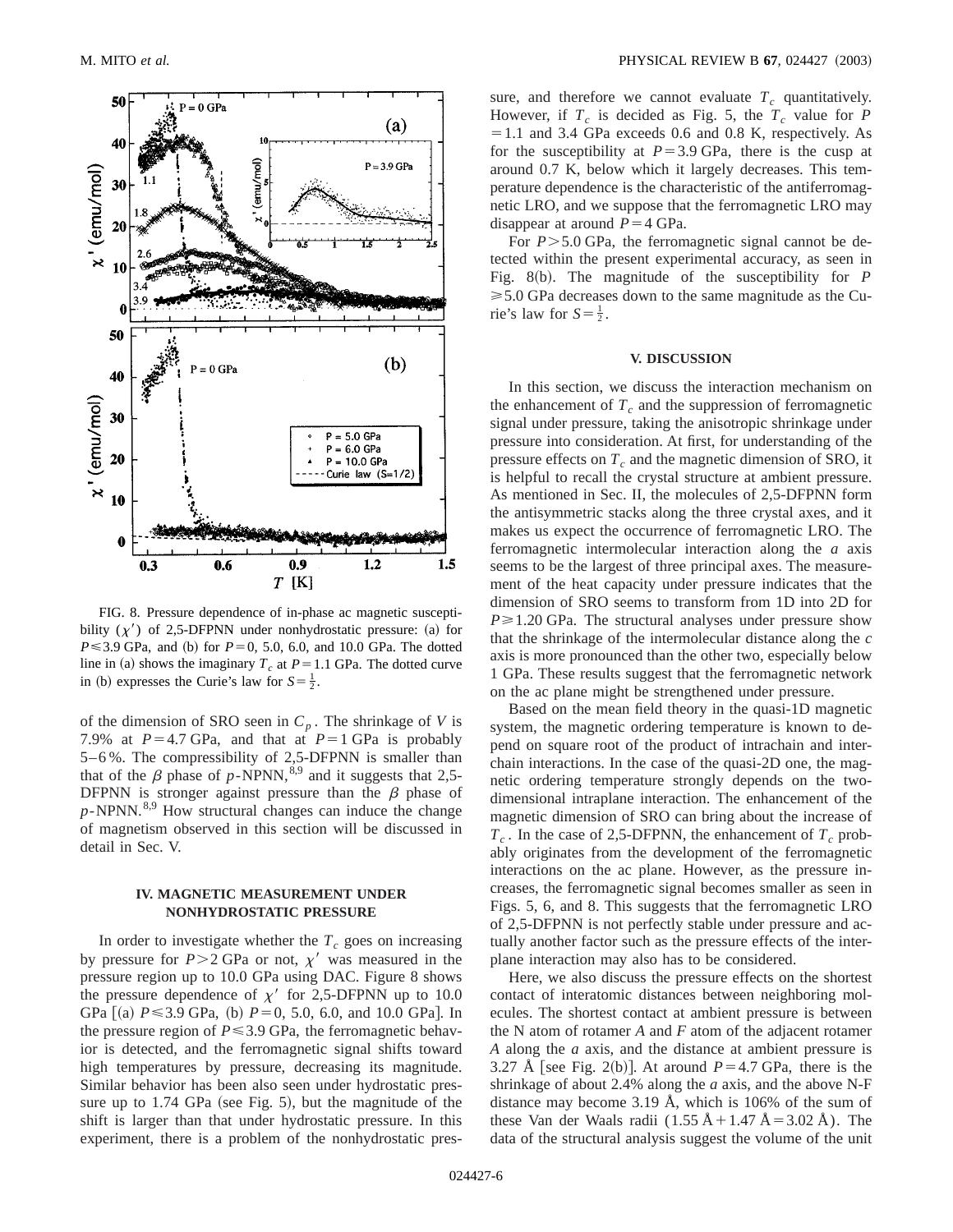cell hardly decrease for  $P > 2$  GPa, around which the magnitude of  $\chi'$  rapidly decreases as seen in Fig. 8. The effects of the Van der Waals forces should become important under high pressure. There, the molecules cannot shrink uniformly and, for  $P > 2$  GPa, the intramolecular structure might change distorting the molecular frame slightly. The ac susceptibility at  $P=3.8$  GPa shows the antiferromagnetic cusp at around 0.7 K. As the pressure increases, the ferromagnetic interaction along the *b* axis may approach to the antiferromagnetic one. The promising LRO at  $P \approx 3.8$  GPa is an antiferromagnetic stack structure of ferromagnetic planes. The direct proof about this assumption has not been able to be detected in the present experiments, because it is very difficult to decide the position of light atoms such as H, C, N, O, and F by the powdered x-ray diffraction experiment. However, these scenario could explain that the ferromagnetic state of 2,5-DFPNN becomes unstable under high pressure.

A series of experiment of the pressure effects on the  $\beta$ phase of *p*-NPNN, *p*-Cl-C<sub>6</sub>H<sub>4</sub>-CH=N-TEMPO and 2,5-DFPNN suggest that the ferromagnetic LRO in organic radical crystals becomes unstable by the change of balance between ferromagnetic and antiferromagnetic interactions under pressure. Recently, we have also observed the decreases of both  $T_c$  and the magnetic moment for another prototype, dupeyredioxyl  $[T_c(P=0) = 1.48 \text{ K}]$ .<sup>20</sup> Thus, the instability of the ferromagnetic LRO under pressure is probably common character of the ''soft'' organic radical crystals. However, if the intermolecular distance along an direction can be intentionally shrunk, for example, using a technique of uniaxial pressure, the transition temperature of organic radical ferromagnets might be enhanced more effectively. In the case of 2,5-DFPNN, the pressurization only along the *c* axis probably brings about more effective enhancement of  $T_c$ .

#### **VI. CONCLUSION**

We studied the pressure effects on a typical organic radical ferromagnet 2,5-difluorophenyl- $\alpha$ -nitronyl nitroxide (2,5-DFPNN) with  $T_c$  ( $P=0$  GPa) = 0.45 K in the pressure region

\*Email address: mitoh@elcs.kyutech.ac.jp

- <sup>1</sup> See, for example, *Molecular Magnetism—New Magnetic Materi*als, edited by K. Itoh and M. Kinoshita (Kodansha, Gordon and Breach, New York, 2000).
- 2M. Kinoshita, P. Turek, M. Tamura, K. Nozawa, D. Shiomi, Y. Nakazawa, M. Ishikawa, M. Takahashi, K. Awaga, T. Inabe, and Y. Maruyama, Chem. Lett. 1225 (1991).
- $3R$ . Chiarelli, M. A. Novak, A. Rassat, and J. L. Tholence, Nature (London) 363, 147 (1993).
- <sup>4</sup>T. Sugawara, M. Matushita, A. Izuoka, N. Wada, N. Takeda, and M. Ishikawa, J. Chem. Soc. Chem. Commun. 1723 (1994).
- 5T. Nogami, T. Ishida, H. Tsuboi, H. Yoshikawa, H. Yamamoto, M. Yasui, F. Iwasaki, H. Iwamura, N. Takeda, and M. Ishikawa, Chem. Lett. 635 (1995).
- 6S. Nakatsuji, H. Morimoto, H. Anzai, J. Kawashima, K. Maeda, M. Mito, and K. Takeda, Chem. Phys. Lett. **296**, 159 (1998).
- ${}^{7}$ K. Takeda, K. Konishi, M. Tamura, and M. Kinoshta, Phys. Rev.

up to 10.0 GPa, through the measurements of the ac magnetic susceptibility, heat capacity and powdered x-ray diffraction. The transition temperature  $T_c$  is enhanced linearly against pressure as  $dT_c/dP = 7.9 \times 10^{-2}$  K/GPa, and reaches 0.57 K at  $P \approx 1.5$  GPa. This enhancement of  $T_c$  was observed in organic radical ferromagnets. The ferromagnetic state of 2,5-DFPNN is more stable than those of the  $\beta$  phase of  $p$ -NPNN and  $p$ -Cl-C<sub>6</sub>H<sub>4</sub>-CH=N-TEMPO against pressure. We consider that the enhancement of  $T<sub>c</sub>$  originates mainly from the development of the two-dimensional ferromagnetic interaction on the ac plane. The ferromagnetic signal, however, decreases by the pressure, and almost disappears for  $P \ge 5.0$  GPa. We assume that the decrease of the ferromagnetic interaction along the residual *b* axis might bring about the suppression of ferromagnetic signal. From a series of study about the pressure effects on organic radical ferromagnets, however, we summarize as follows: the instability of the ferromagnetic long-range order under pressure is the common characteristic of the ''soft'' organic radical crystals. In the case of 2,5-DFPNN, if an intermolecular distance only along the *c* axis can be intentionally shrunk to increase the dimension of the short range order, the  $T_c$  may be enhanced more effectively.

### **ACKNOWLEDGMENTS**

The preliminary measurement of the powder diffraction pattern of 2,5-DFPNN at ambient pressure was made using an x-ray diffractometer at the Center of Advanced Instrumental Analysis, Kyushu University. The authors would like to acknowledge Dr. K. Takemura for the supply of the analytic program to estimate lattice constant, which has been used in the preliminary x-ray diffraction experiment. They would also like to acknowledge Dr. H. Akutsu for calculating the powder x-ray diffraction pattern for 2,5-DFPNN at ambient pressure. This work was supported by a Grant-in-Aids for Scientific Research on Priority Areas (B) of Molecular Conductors and Magnets from the Ministry of Education, Culture, Sports, Science, and the Grant-in-Aids from the Japan Society for the Promotion of Science.

B 53, 3374 (1996).

- 8M. Mito, T. Kawae, M. Takumi, K. Nagata, M. Tamura, M. Kinoshita, and K. Takeda, Phys. Rev. B 56, 14 255 (1997).
- <sup>9</sup>K. Takeda, M. Mito, T. Kawae, M. Takumi, K. Nagata, M. Tamura, and M. Kinoshita, J. Phys. Chem. B 102, 671 (1998).
- 10M. Mito, T. Kawae, K. Takeda, T. Ishida, and T. Nogami, Chem. Phys. Lett. 333, 69 (2001).
- <sup>11</sup>K. Takeda, M. Mito, T. Kawae, H. Deguchi, S. Takagi, M. Okumura, T. Kawakami, K. Yamaguchi, and M. Kinoshita, Chem. Phys. Lett. 308, 181 (1999).
- 12K. Takeda, M. Wada, M. Inoue, and T. Haseda, Jpn. J. Appl. Phys. **26**, 947 (1987).
- $13$ M. Levy and J. L. Olsen, Solid State Commun. 2, 137  $(1964)$ .
- 14G. J. Piermarini, S. Block, J. D. Barnett, and R. A. Forman, J. Appl. Phys. 46, 2774 (1975).
- 15A. Fujiwara, K. Ishii, T. Watanuki, H. Suematsu, H. Nakao, K. Ohwada, Y. Fujii, Y. Murakami, T. Mori, H. Kawada, T.